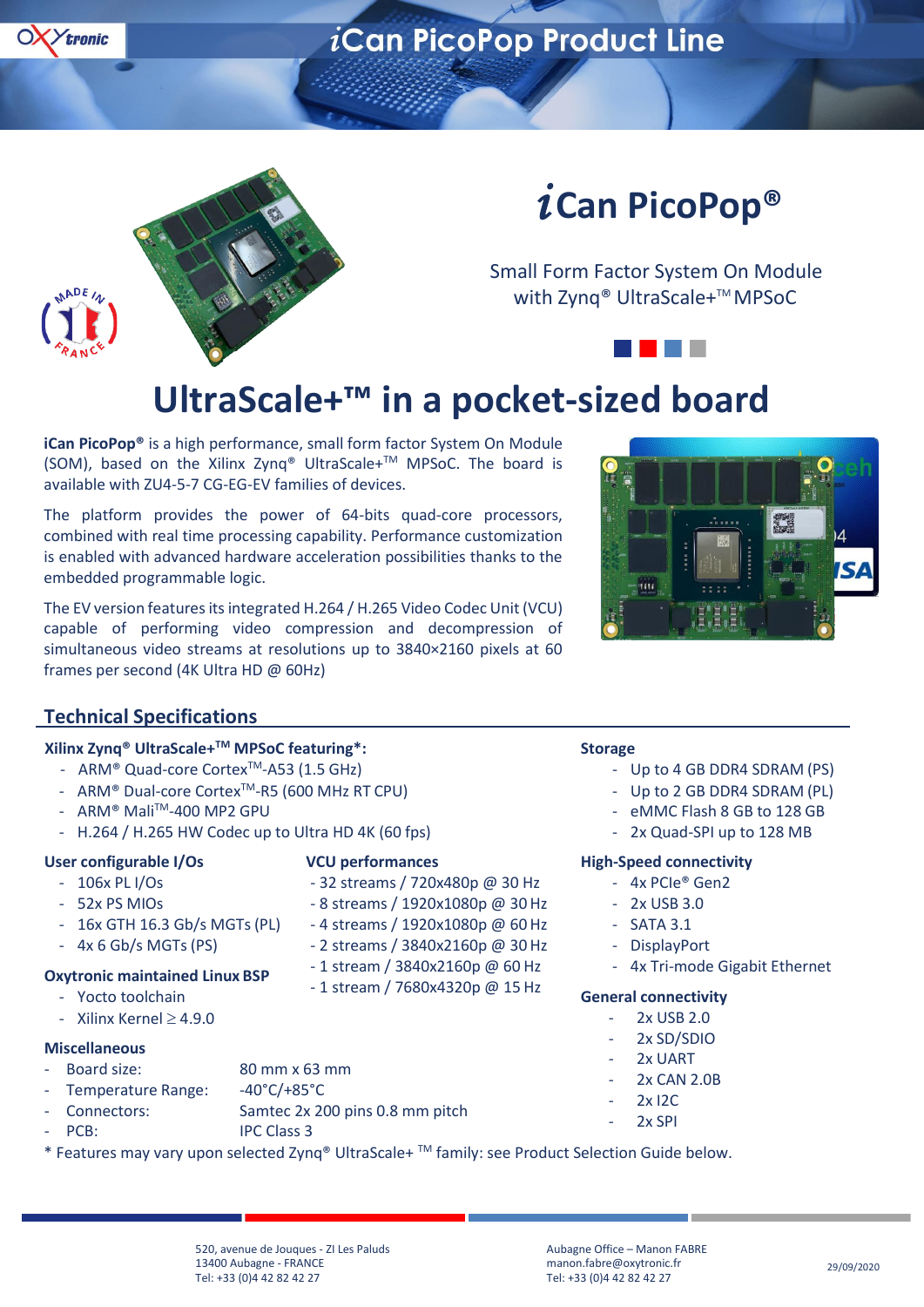

#### **Applications**

- Video Processing
- Broadcast
- Video Over IP
- Embedded Video/Radio Communication
- Embedded Vision
- Data Processing
- ADAS (Advanced Driver Assistance Systems)
- Civil / Military UAV Datalink
- **Optronics**
- Autonomous Vehicles
- Mobile Military Radio
- Broadcast Cameras
- Unmanned Ground Systems
- Real-time Control

#### **Block Diagram**



#### **Board Selection**

| <b>Reference</b>                 | Zynq <sup>®</sup> UltraScale+™ Model | <b>Availability</b> |  |  |  |  |
|----------------------------------|--------------------------------------|---------------------|--|--|--|--|
| iCan PicoPop <sup>®</sup> - CGEG | ZU4/5/7 CG/EG devices                | On Demand           |  |  |  |  |
| iCan PicoPop <sup>®</sup> - EV   | ZU4/5/7 EV devices                   | Q1/2020             |  |  |  |  |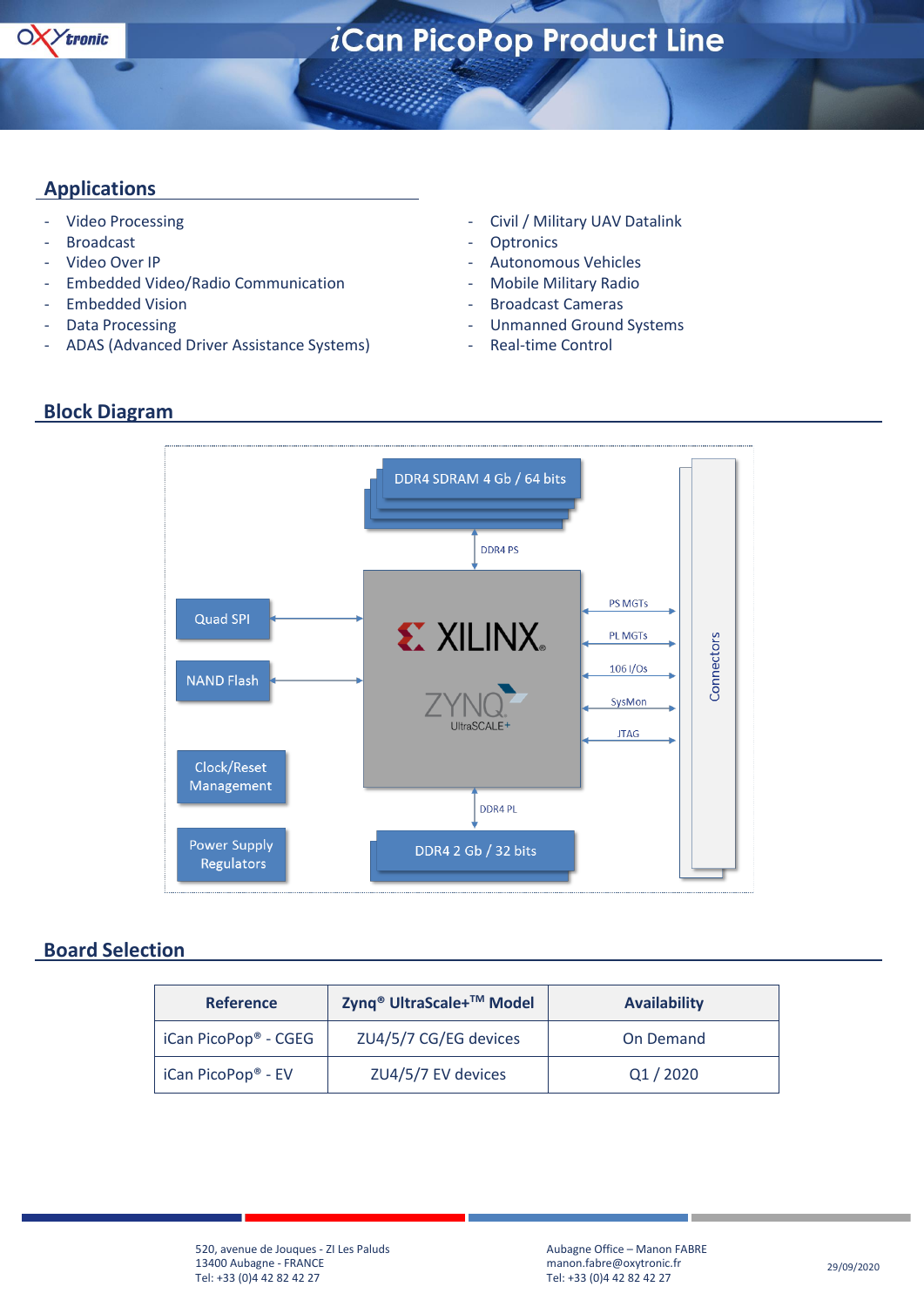

| <b>Product Selection Guide</b> |                                      | CG                                                                 |                                                                                    | EG                       |                                                     |                                                                        | <b>EV</b>                                       |                                                     |                                                                        |                |                |
|--------------------------------|--------------------------------------|--------------------------------------------------------------------|------------------------------------------------------------------------------------|--------------------------|-----------------------------------------------------|------------------------------------------------------------------------|-------------------------------------------------|-----------------------------------------------------|------------------------------------------------------------------------|----------------|----------------|
|                                |                                      | ZU4                                                                | ZU <sub>5</sub>                                                                    | ZU7                      | ZU4                                                 | ZU <sub>5</sub>                                                        | ZU7                                             | ZU4                                                 | ZU <sub>5</sub>                                                        | ZU7            |                |
| Processing System (PS)         | Application<br><b>Processor Unit</b> | <b>Processor Core</b>                                              | Dual-core ARM®<br>Cortex-A53 MPCore up<br>to 1.3GHz                                |                          | Quad-core ARM®<br>Cortex-A53 MPCore up<br>to 1.5GHz |                                                                        |                                                 | Quad-core ARM®<br>Cortex-A53 MPCore up<br>to 1.5GHz |                                                                        |                |                |
|                                |                                      | Memory w/ECC                                                       | L1 Cache 32KB I / D per<br>core, L2 Cache 1MB,<br>on-chip Memory 256KB             |                          |                                                     | L1 Cache 32KB I / D per<br>core, L2 Cache 1MB,<br>on-chip Memory 256KB |                                                 |                                                     | L1 Cache 32KB I / D per<br>core, L2 Cache 1MB,<br>on-chip Memory 256KB |                |                |
|                                | Real-Time<br>Processor Unit          | <b>Processor Core</b>                                              | Dual-core ARM®<br>Cortex-R5 MPCore up<br>to 533MHz                                 |                          |                                                     | Dual-core ARM®<br>Cortex-R5 MPCore up<br>to 600MHz                     |                                                 |                                                     | Dual-core ARM®<br>Cortex-R5 MPCore up<br>to 600MHz                     |                |                |
|                                |                                      | Memory w/ECC                                                       |                                                                                    |                          |                                                     | L1 Cache 32KB I / D per core, Tightly Coupled Memory 128KB per core    |                                                 |                                                     |                                                                        |                |                |
|                                | Graphic &                            | <b>Graphics Processing Unit</b>                                    |                                                                                    |                          |                                                     | Mali <sup>™</sup> - 400 MP2 up to 667MHz                               |                                                 |                                                     |                                                                        |                |                |
|                                | Video<br>Acceleration                | Memory                                                             |                                                                                    |                          |                                                     | L <sub>2</sub> Cache 64KB                                              |                                                 |                                                     |                                                                        |                |                |
|                                | External                             | <b>Dynamic Memory Interface</b>                                    | DDR4 x64 without ECC                                                               |                          |                                                     |                                                                        |                                                 |                                                     |                                                                        |                |                |
|                                | Memory                               | <b>Static Memory Interfaces</b><br>NAND, 2x Quad-SPI               |                                                                                    |                          |                                                     |                                                                        |                                                 |                                                     |                                                                        |                |                |
|                                | Connectivity                         | <b>High-Speed Connectivity</b>                                     | PCIe® Gen2 x4, 2x USB3.0, SATA 3.1, DisplayPort, 4x Tri-mode Gigabit<br>Ethernet   |                          |                                                     |                                                                        |                                                 |                                                     |                                                                        |                |                |
|                                |                                      | <b>General Connectivity</b>                                        | 2xUSB 2.0, 2x SD/SDIO, 2x UART, 2x CAN 2.0B, 2x I2C, 2x SPI, 4x 32b<br><b>GPIO</b> |                          |                                                     |                                                                        |                                                 |                                                     |                                                                        |                |                |
|                                | Integrated                           | Full / Low / PL / Battery Power Domains<br><b>Power Management</b> |                                                                                    |                          |                                                     |                                                                        |                                                 |                                                     |                                                                        |                |                |
|                                | <b>Block</b>                         | Security                                                           | RSA, AES, and SHA                                                                  |                          |                                                     |                                                                        |                                                 |                                                     |                                                                        |                |                |
|                                | Functionality                        | AMS - System Monitor                                               |                                                                                    |                          |                                                     |                                                                        | 10-bit, 1MSPS - Temperature and Voltage Monitor |                                                     |                                                                        |                |                |
| PS to PL Interface             |                                      |                                                                    | 12 x 32/64/128b AXI Ports                                                          |                          |                                                     |                                                                        |                                                 |                                                     |                                                                        |                |                |
| ogic (PL)<br>Programmable L    | Programmable<br>Functionality        | System Logic Cells (K)                                             | 192                                                                                | 256                      | 504                                                 | 192                                                                    | 256                                             | 504                                                 | 192                                                                    | 256            | 504            |
|                                |                                      | CLB Flip-Flops (K)                                                 | 176                                                                                | 234                      | 461                                                 | 176                                                                    | 234                                             | 461                                                 | 176                                                                    | 234            | 461            |
|                                |                                      | CLB LUTs (K)                                                       | 88                                                                                 | 117                      | 230                                                 | 88                                                                     | 117                                             | 230                                                 | 88                                                                     | 117            | 230            |
|                                | Memory                               | Max. Distributed RAM (Mb)                                          | 2.6                                                                                | 3.5                      | 6.2                                                 | 2.6                                                                    | 3.5                                             | 6.2                                                 | 2.6                                                                    | 3.5            | 6.2            |
|                                |                                      | <b>Total Block RAM (Mb)</b>                                        | 4.5                                                                                | 5.1                      | 11.0                                                | 4.5                                                                    | 5.1                                             | 11.0                                                | 4.5                                                                    | 5.1            | 11.0           |
|                                |                                      | UltraRAM (Mb)                                                      | 13.5                                                                               | 18.0                     | 27.0                                                | 13.5                                                                   | 18.0                                            | 27.0                                                | 13.5                                                                   | 18.0           | 27.0           |
|                                | Clocking                             | <b>Clock Management Tiles (CMTs)</b>                               | 4                                                                                  | 4                        | 8                                                   | 4                                                                      | 4                                               | 8                                                   | 4                                                                      | 4              | 8              |
|                                | <b>Integrated IP</b>                 | <b>DSP Slices</b>                                                  | 728                                                                                | 1 2 4 8                  | 1728                                                | 728                                                                    | 1 2 4 8                                         | 1728                                                | 728                                                                    | 1 2 4 8        | 1728           |
|                                |                                      | PCI Express® Gen3 x16 / Gen4 x8                                    | 2                                                                                  | $\overline{2}$           | $\overline{2}$                                      | $\overline{2}$                                                         | $\overline{2}$                                  | $\overline{2}$                                      | $\overline{2}$                                                         | 2              | $\overline{2}$ |
|                                |                                      | Video Codec Unit (VCU)                                             | $\overline{\phantom{0}}$                                                           | $\overline{\phantom{a}}$ | $\overline{\phantom{a}}$                            | $\overline{\phantom{a}}$                                               |                                                 | $\overline{\phantom{a}}$                            |                                                                        | 1x H.264/H.265 |                |
|                                |                                      | 150G Interlaken                                                    | ÷,                                                                                 |                          | ÷                                                   |                                                                        |                                                 |                                                     |                                                                        |                |                |
|                                |                                      | 100G Ethernet MAC/PCS w/RS-FEC                                     | L,                                                                                 |                          | $\overline{\phantom{a}}$                            |                                                                        |                                                 | $\overline{\phantom{a}}$                            |                                                                        |                |                |
|                                |                                      | AMS - System Monitor                                               | $\mathbf{1}$                                                                       | 1                        | 1                                                   | $\mathbf{1}$                                                           | 1                                               | 1                                                   | $\mathbf{1}$                                                           | 1              | 1              |
|                                | Transceivers                         | GTH 16.3Gb/s Transceivers                                          | 16                                                                                 | 16                       | 24                                                  | 16                                                                     | 16                                              | 24                                                  | 16                                                                     | 16             | 24             |
|                                |                                      | GTY 32.75Gb/s Transceivers                                         |                                                                                    |                          |                                                     |                                                                        |                                                 |                                                     |                                                                        |                |                |
|                                | <b>Speed Grades</b>                  | Extended(2)                                                        | $-1 - 2 - 2L$                                                                      |                          |                                                     | $-1 - 2 - 12 - 3$                                                      |                                                 |                                                     | $-1 - 2 - 12 - 3$                                                      |                |                |
|                                |                                      | Industrial                                                         | $-1 - 11 - 2$                                                                      |                          | $-1 - 11 - 2$                                       |                                                                        |                                                 | $-1 - 11 - 2$                                       |                                                                        |                |                |
|                                |                                      | 1FBVB900I (-40/+100°C)                                             |                                                                                    |                          |                                                     |                                                                        |                                                 |                                                     |                                                                        |                |                |